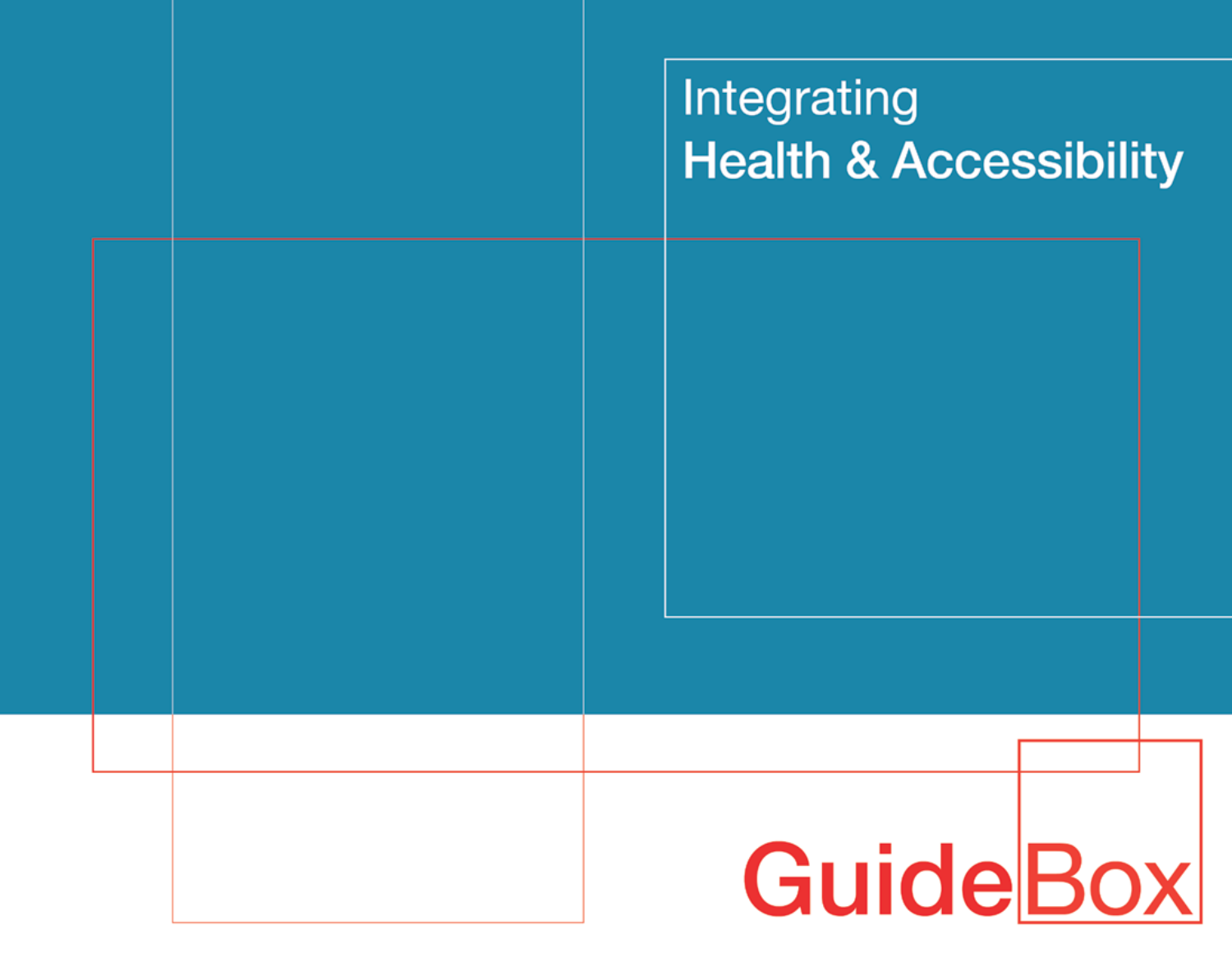Where do people need to go?

How do they get there?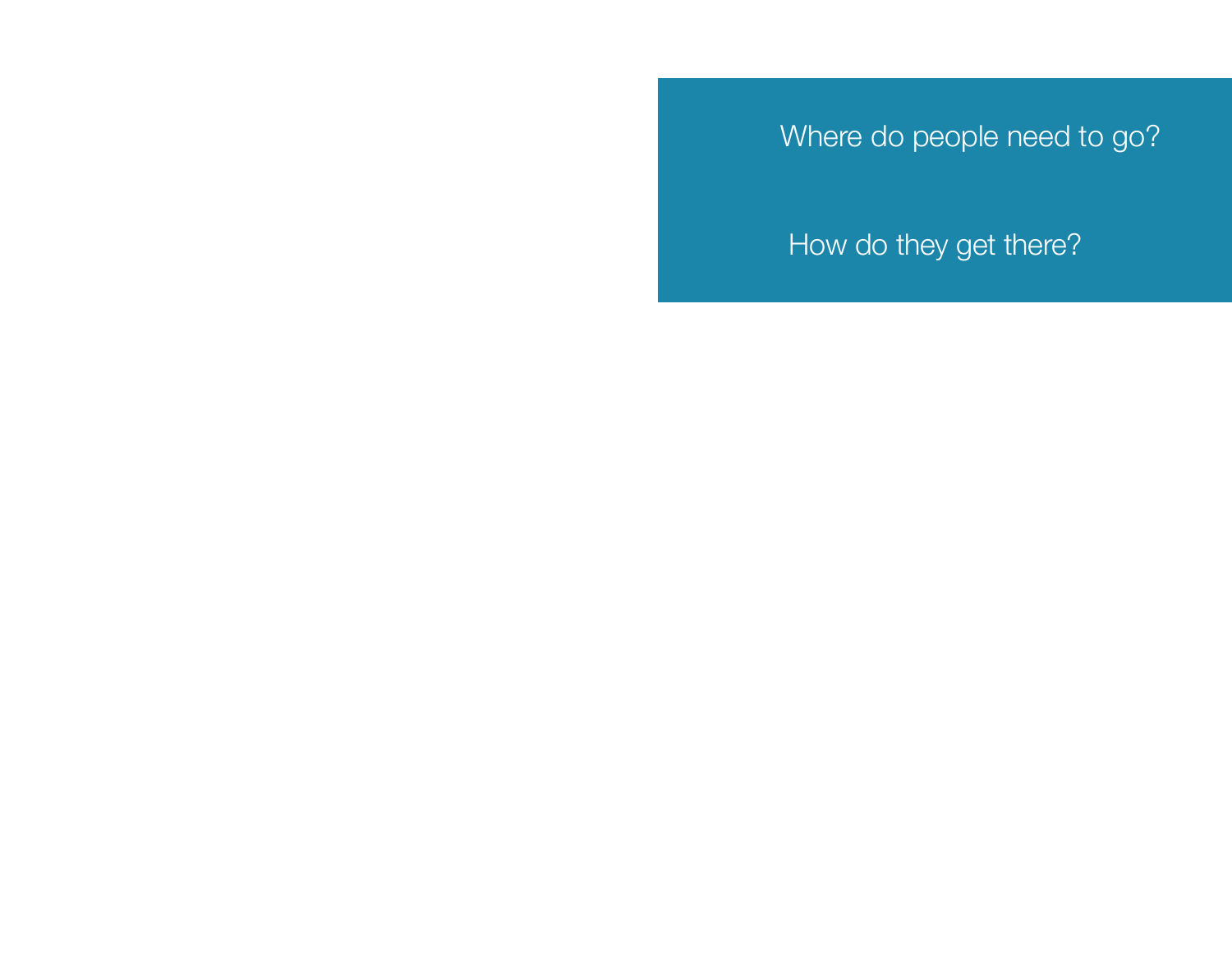

# Integrating Health & Accessibility

 $-1$ 





ealthy places are well-connected to a complete network of streets, sidewalks, paths, and lanes. Because many cities and communities were designed to move as many cars as possible, there can be barriers and gaps for people streets, sidewalks, paths, and lanes. Because many cities and communities were designed to move as many cars as possible, there can be barriers and gaps for people on foot, their bike, or using transit. Safe and convenient street networks meet the diverse needs of all community members while improving health, increasing safety, and reducing harm to the environment.

The set of questions that follows offer discussion points for planning a meeting or session with a focus on accessibility, connectivity, and mobility. After the questions, there is a list of discussion points that encourage a more detailed discussion of related topics. These lists are not exhaustive and should be discussed while thinking about your community.

Note, some of these questions may require some advance preparation and research on the part of the organizers or facilitators.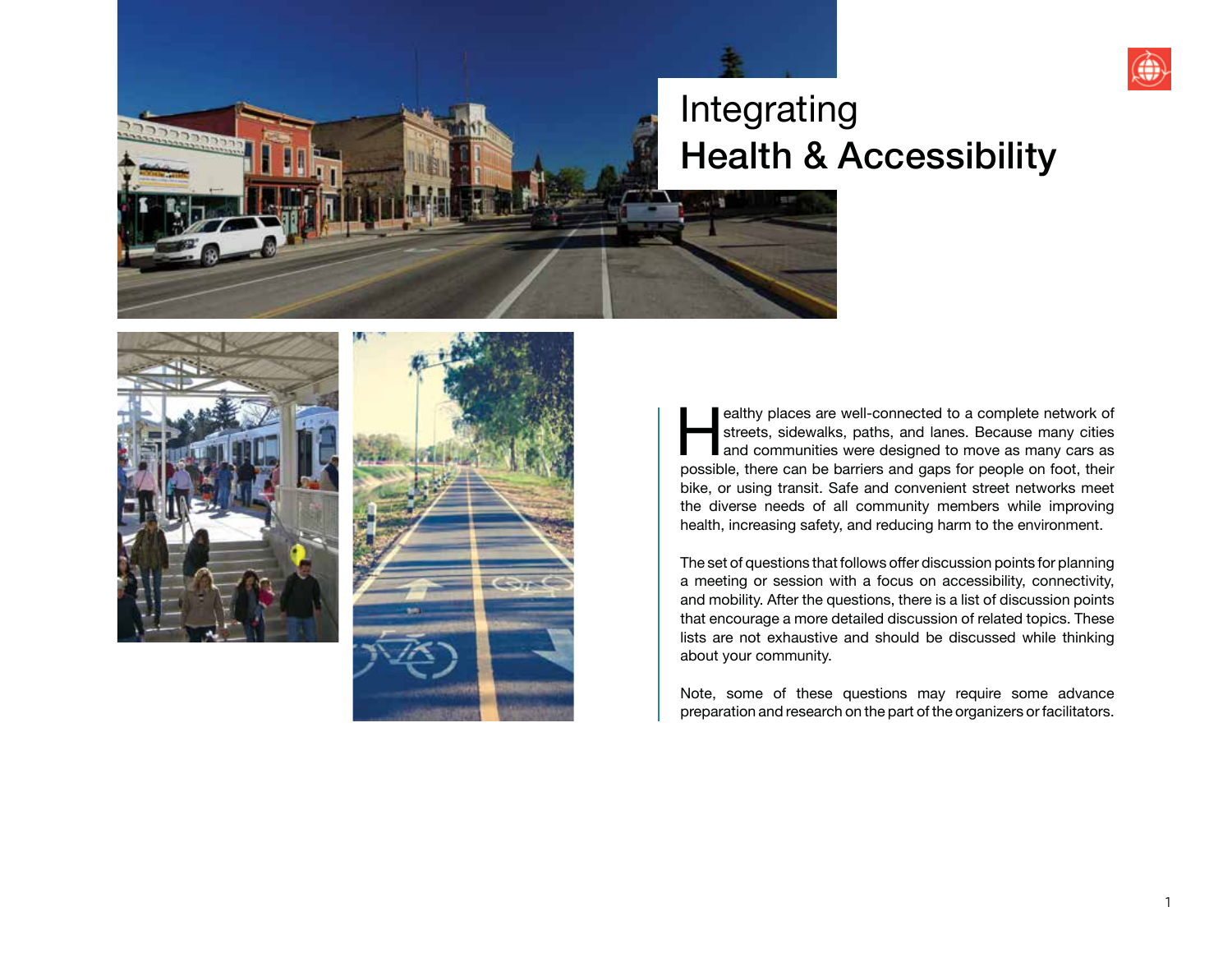### Questions for Discussion

#### How do people get around?  $|1|$

#### What mobility options are available?

Car Ridesharing / Carpool Bus Rail / Train Walking Biking **Scooters** 

Using the same choices as above, which options are the best fit for the area and community members?

If public transit is available, what is the cost and what areas are serviced? How frequently does transit run?

#### Where are people traveling to? 2

What destinations are most frequent for residents?

**Schools** Places of employment Retail and commercial services Child care services Health care services Parks and recreational facilities **Entertainment** 

How can people in your area get to these destinations?

What factors keep people from being able to get around?

Distances between location of residences and destinations Costs of transportation (vehicle ownership and/or public transportation) Limited or no access to a car Infrequent or missing transit options Heavily-traveled roads or streets Incomplete, narrow, or missing pedestrian paths and sidewalks Poor lighting or infrastructure Steep hills or physical barriers



#### What is the quality of the current mobility network? | 3 |

#### What is the physical condition of streets, bike paths, and sidewalks?

Smooth, in good repair *or* cracked or uneven pavement Continuous connections *or* gaps or missing links Good maintenance *or* unkempt and littered

#### What kinds of sidewalks are in the area?

Wide or narrow sidewalk next to a road Sidewalk separated from road Landscaping on both sides of sidewalk No sidewalk

#### Are there crosswalks or signs for pedestrians and bicyclists?

Yes, there are many signs and crosswalks Yes, there are few signs and crosswalks No, there are no signs not crosswalks

#### If crosswalks and signs are present, are they located in necessary areas?

Near schools On high-trafficked or high-speed roads In parking lots or garages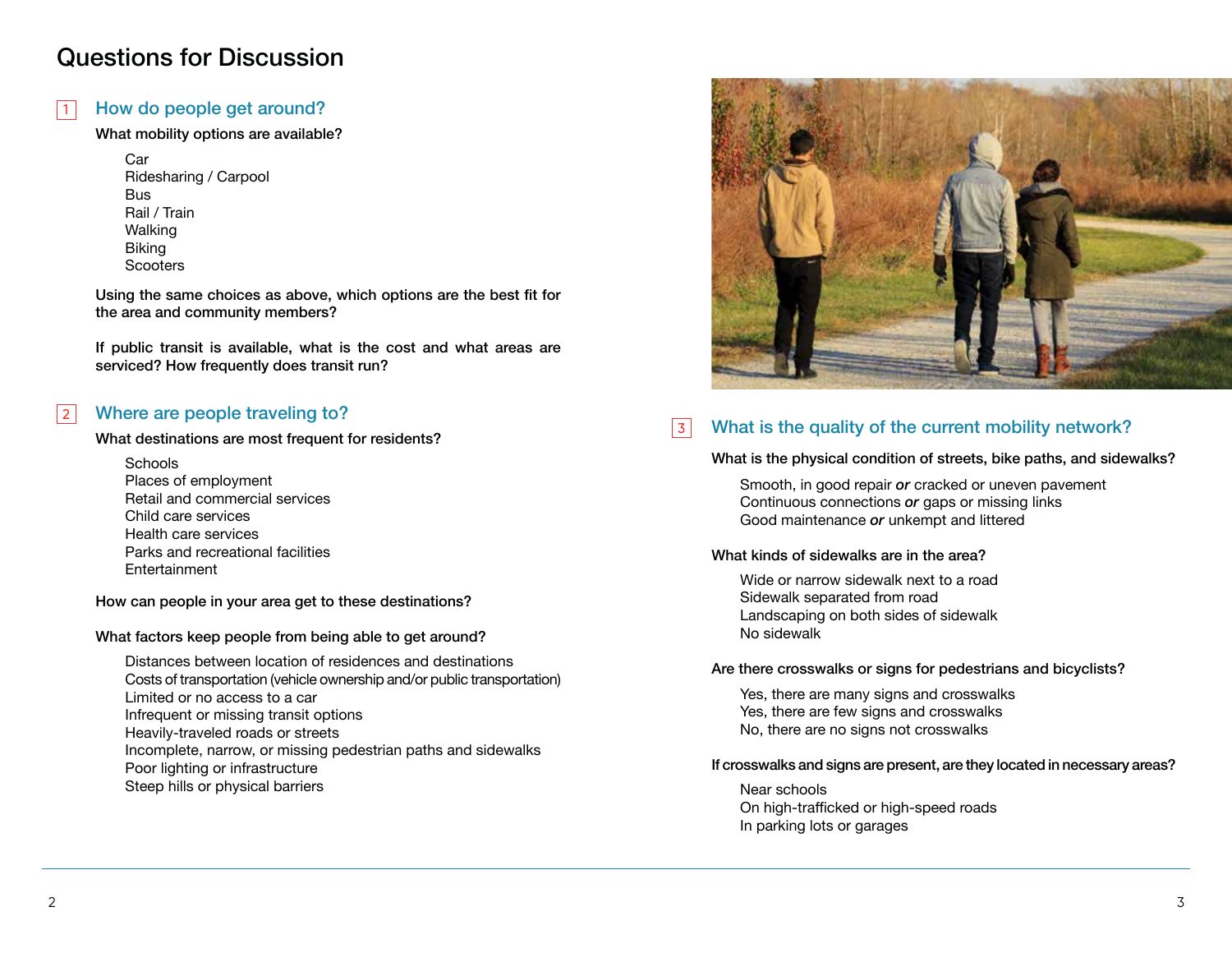## Additional Discussion Points

The following are in-depth discussion topics with a focus on the relationship between heath and access, connectivity, and mobility.

- $\Box$ Discuss how health is impacted, positively and negatively, by the current mobility network (such as, sidewalks, bike paths, transit stops, parking).
- Discuss how the current street and path network of the community (such  $\Box$ as, sidewalks, alleyways, bike paths) could be improved to better support healthy and safe movement.
- Discuss gaps in the mobility network and determine who is impacted.  $\Box$ Discuss strategies on how to improve the gaps discussed previously.
- $\Box$ Discuss other factors that may be limiting access, connectivity, and movement within your community (other than physical limitations). Discuss strategies on how to overcome other limiting factors.

Perceived barriers (safety and comfortability) Cultural barriers Language barriers

- Discuss what could be done to improve safety on streets and roadways  $\Box$ in the community?
	- Narrowing streets On-street parking Protected bike lanes Landscaping Adding sidewalks Additional signage to provide directions Separating routes for car, bike, and foot travel Traffic calming measures Lowering street speeds

 $\Box$  Are there nonprofits or other organizations that provide services? If so, how can you connect the community member to the service(s) they need?

> Mobility for people with disabilities, youth, or older adults Bike sharing services Car sharing services

 $\Box$  How can suggested improvements in access and connectivity be tried or implemented?

> Pop-up events Community led efforts Targeted development initiatives Safe routes to school 10-Minute Walk Campaign Vision Zero

 $\Box$  Discuss how to implement long-term maintenance of sidewalks, paths, and crosswalks.